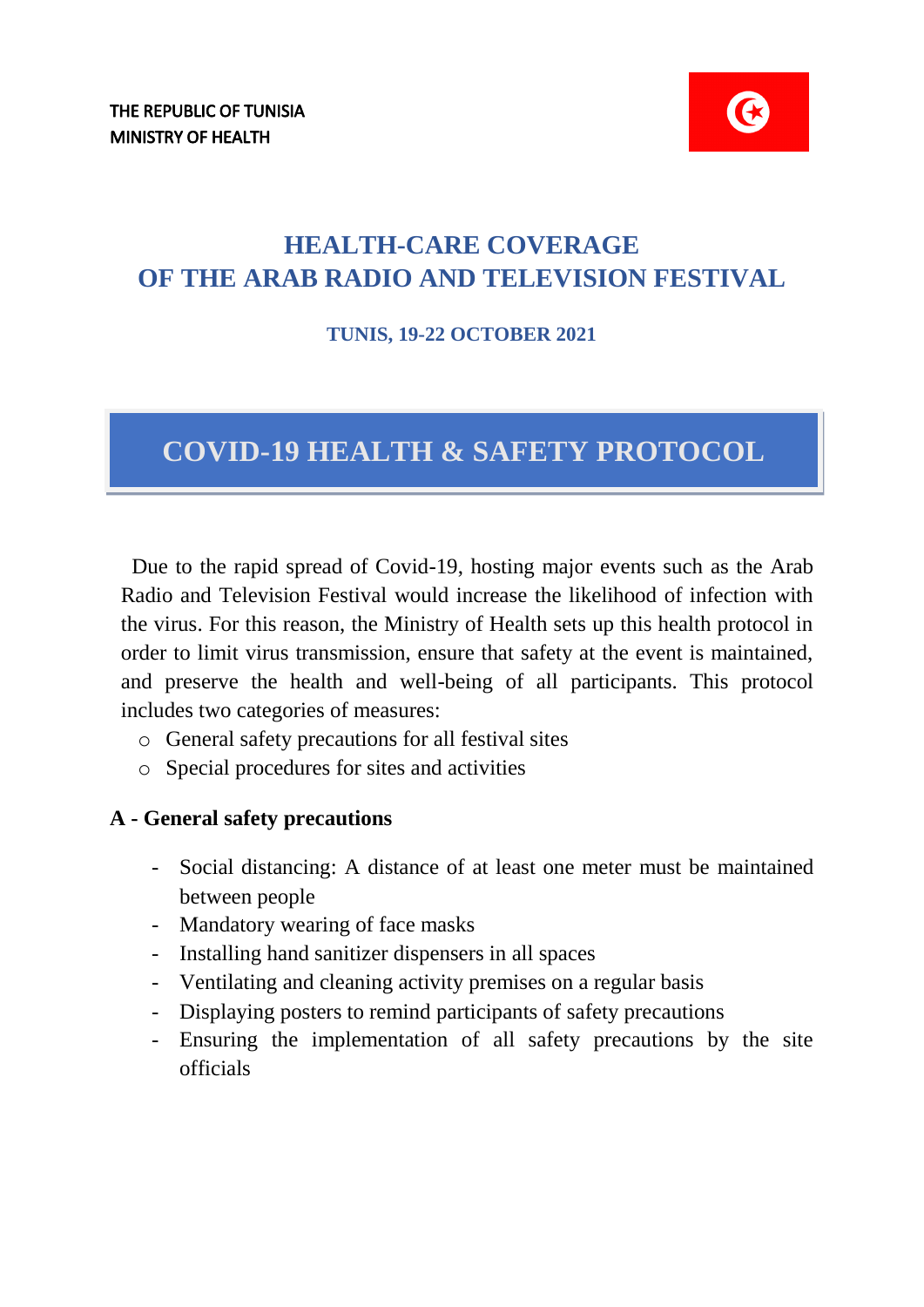# **Special Procedures**

# **1. Before boarding the plane**

- Fill in the mandatory information required on https://app.e7mi.tn/travelers/add >>> (EHMI BORDER) relating to the Health Declaration form and the commitment form that will be submitted to the Tunisian health services upon arrival
- Mandatory presentation of an RT-PCR test result, within 72 hours prior to arrival
- Mandatory presentation of a Covid-19 vaccination certificate
- Providing a Covid-19 travel insurance contract

### **2. Upon arrival at the airport**

- Noncontact body temperature measurement
- Presenting the Health Declaration form and the commitment form for the Tunisian health services
- Presenting a vaccination certificate and a negative PCR test
- Submitting to a COVID-19 screening testing (RST); there are three possibilities that can be identified by the test result:
	- o Negative test in an asymptomatic traveler: the traveler can participate in the event
	- o Negative test in a symptomatic traveler: a PCR test is conducted and the traveler is required to stay in his/her hotel room until the test result is issued
	- o Positive test: The traveler cannot participate in the event with a mandatory 10-day quarantine in a hotel designated for this purpose at his own expense.

#### **3. In hotels**

#### **3.1 Transportation to hotels:**

The number of passengers should not exceed 50 percent of the capacity of mass transportation, with the obligation to wear a mask

### **3.2 Hotel accommodation**

- Implementing the health protocol issued by the Ministry of Tourism and approved by the Ministry of Health
- RST taken upon registration for those who did not take this test at the airport
- RST after 48 hours according to the instructions of the medical board.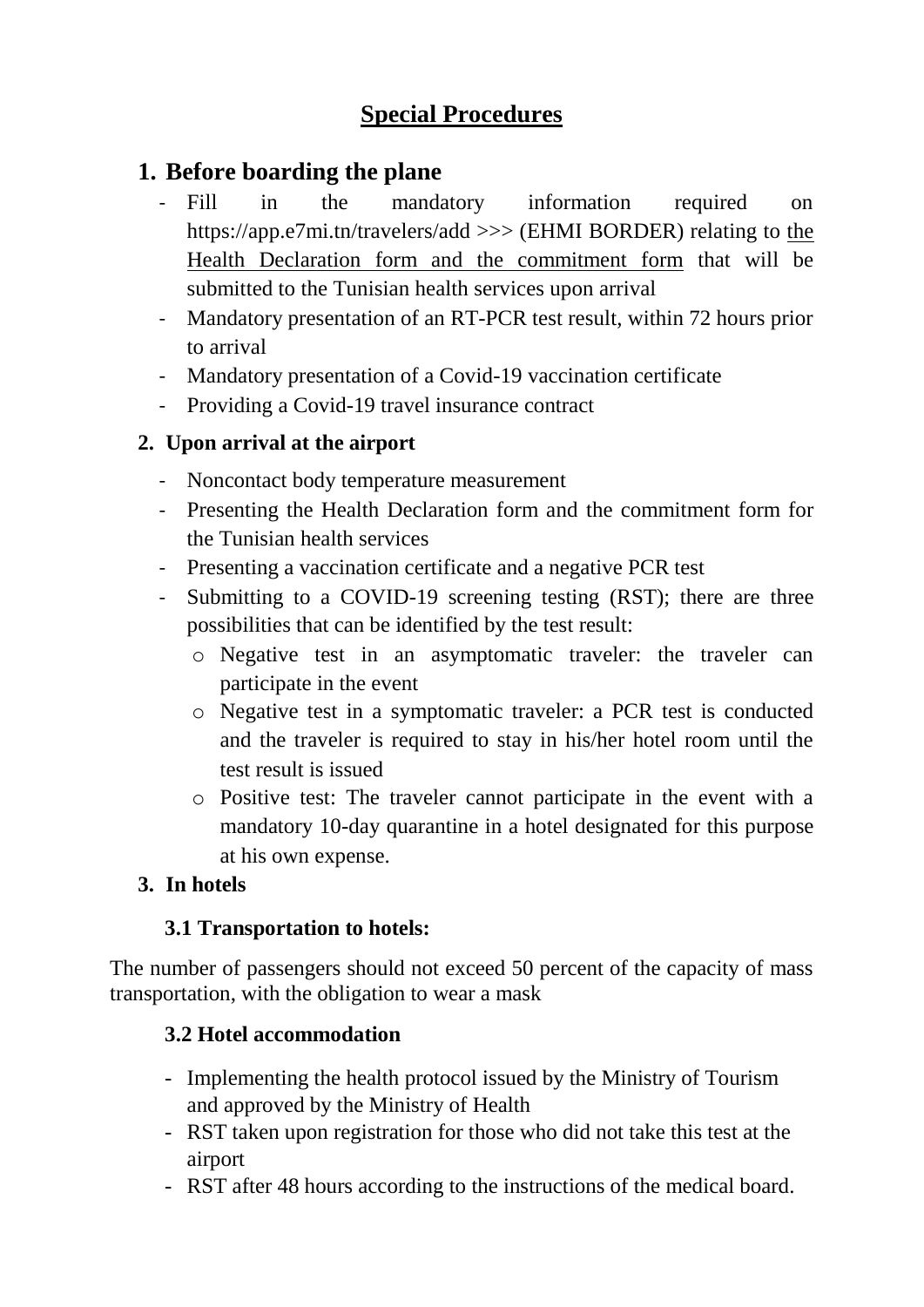### 4. **Works sites**

- Noncontact body temperature measurement when entering the halls.
- Covid-19 RST upon registration for those who have not taken the test at the airport and hotels. Only those who have taken the test are allowed entry
- Reducing by 50 percent the seating capacity in spaces, while observing a one-meter distance between seats and a two-meter distance between tables, with emphasis on periodic work room ventilation and cleaning.

#### **Other activities and cultural visits**

- Implementing the health protocol issued by the Ministry of Culture and approved by the Ministry of Health
- Pre-designated sites
- Reducing by 50 percent the number of site visitors

#### **5. Special cases**

### **5.1 Participants from Tunisia**

Upon arrival at the hotel or at the work sites, each participant must comply with the following health measures:

- Mandatory noncontact body temperature measurement
- Mandatory presentation of a vaccination certificate
- Covid-19 RST to obtain approval to participate in the Event

### **5.2 Suspected cases of COVID-19**

Each participant showing symptoms of Covid 19 must undergo testing for Covid and must self-quarantine in the hotel or in a designated space at the work sites until test results are released:

- Negative test result: the participant can join the activities of the festival, with the obligation to respect the general safety precautions.
- Positive test result: Mandatory quarantine in a single room in a designated quarantine hotel, with continuous follow-up by the medical team on the spot.

Regarding patients who need intensive medical care, they are accommodated in designated health institutions (according to the festival's health coverage protocol).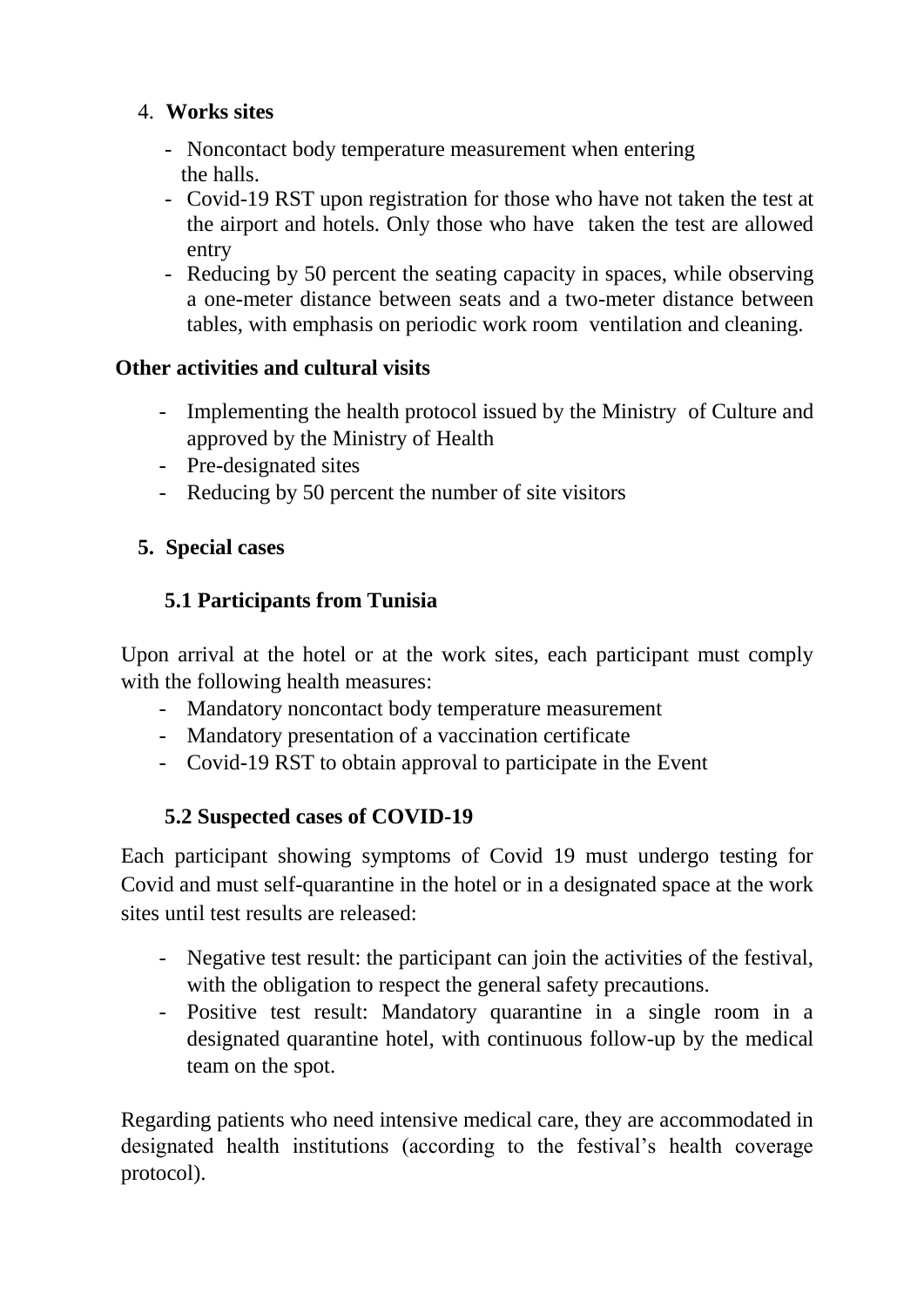# **Other special health facilities for the festival**

### **1. Health protection and preservation of the environment**

This activity is carried out by the services of the Ministry of Health in coordination with the supervisors of all the festival spaces such as residences, work sites and areas for visits. The work of the sanitation teams begins a week before the festival, in order to inspect the sites, remove deficiencies, if any, and ensure that they are avoided before the start of the event and the arrival of the guests.

The work of these teams continues throughout the festival to monitor food safety and cleanliness of the premises until the last guests have left, with daily reports submitted to the supervisory authority.

## **2. Festival Medical coverage**

There are public and private hospital centers in Tunis, where festival participants can receive treatments when needed.

Fixed and mobile medical units will be temporarily installed in some of the festival sites (accommodation and works), and they will be available 24 hours a day from 18 to 23 October 2021 to ensure the immediate handling of emergency cases and to arrange for the transfer of patients to health institutions to receive the necessary medical care.

As to participants following medical treatment, they are required to carry their medication with them along with a prescription to present when treatment needs to be renewed.

Visitors are required to pay all expenses for the health services they receive (excluding emergency treatments at the medical centers installed at the festival premises). Participants in the festival are therefore required to provide personal insurance cover for illness and accidents before coming to Tunisia.

#### **Rescue and emergency service numbers:**

- **Tourist Police: 197**
- **Emergency medicine: 190**
- **Civil protection: 198**